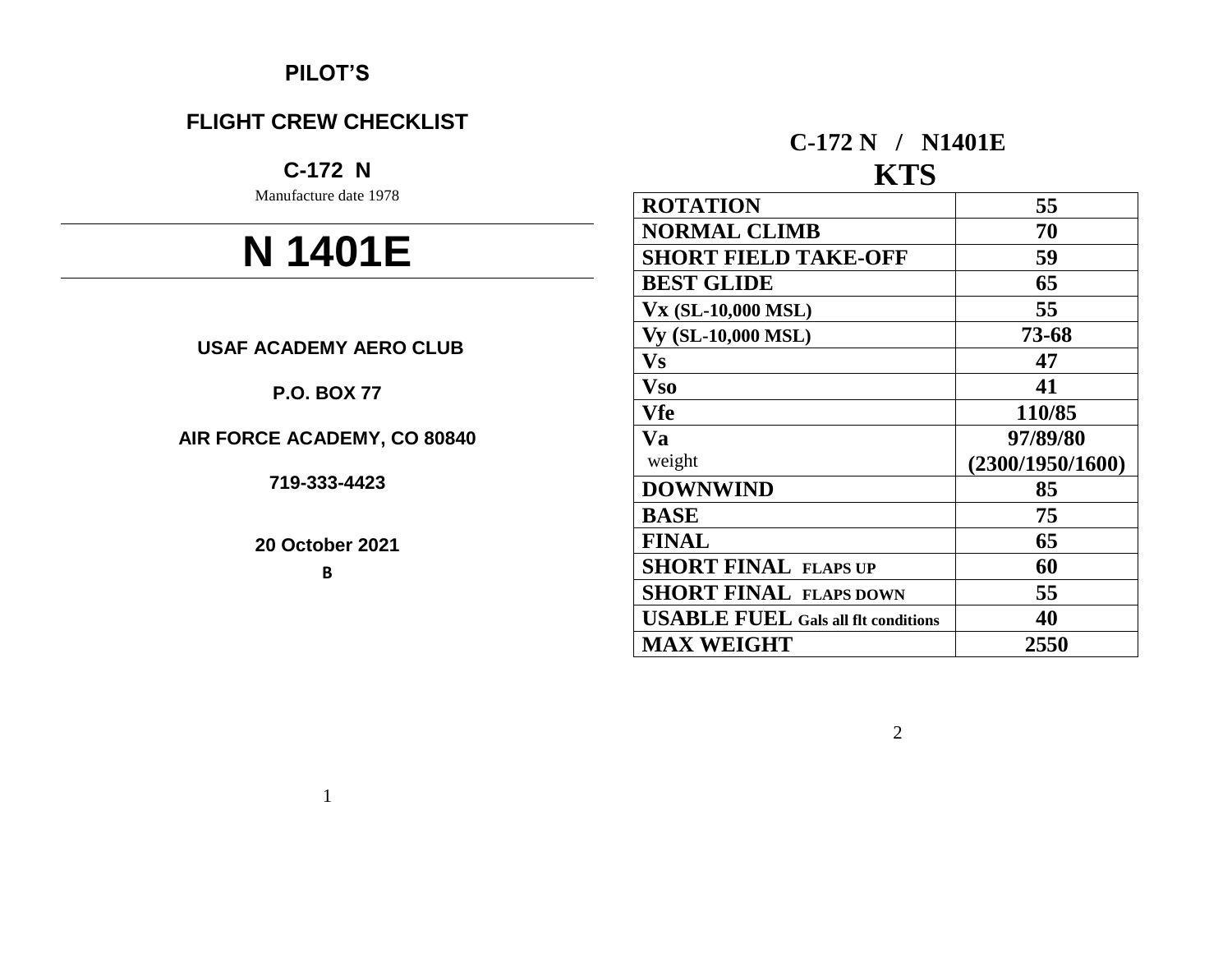#### **PREFLIGHT**

#### **INTERIOR INSPECTION**

| 1. Hobbs- and Tach-Meter Reading ---------------- VERIFY            |
|---------------------------------------------------------------------|
| 2. Required Documents ----------------------------- ON BOARD        |
| 3. CO Detector Exp Date & Color ------------------- CHECK           |
| 4. Avionics Master Switch ---------------------------------- OFF    |
|                                                                     |
|                                                                     |
|                                                                     |
| 8. Control Wheel Lock ------------------------------ REMOVE         |
|                                                                     |
|                                                                     |
|                                                                     |
|                                                                     |
|                                                                     |
|                                                                     |
| 15. Landing Light ------------------------ CHECK, THEN OFF          |
| <b>16. Pitot Heat ----------------------------- CHECK, THEN OFF</b> |
| 17. Nav / Beacon Lights ----------------- CHECK, THEN OFF           |
|                                                                     |
|                                                                     |
| 20. Alternate Static Air -----------------CHECK, THEN OFF           |
| 21. Elevator Trim ------------------------ SET FOR TAKE OFF         |
|                                                                     |

#### **EXTERIOR INSPECTION**

#### **LEFT SIDE**

| 2. Baggage Door -------------------- CLOSED AND LOCKED      |  |
|-------------------------------------------------------------|--|
|                                                             |  |
| 4. Left Fuselage & Bottom ----------------------- CONDITION |  |

#### **EMPENAGE**

#### **LEFT SIDE**

| 1. Vertical Stabilizer ----------------------------- CONDITION |
|----------------------------------------------------------------|
| 2. Horizontal Stabilizer -------------------------- CONDITION  |
|                                                                |
| • Movement and Stops ------------------------ CHECK            |
| • Security (cable & Hinges) ------------------- CHECK          |
|                                                                |
|                                                                |
| • Movement and Stops ------------------------- CHECK           |
| • Security (Cable & Hinges) ------------------ CHECK           |
|                                                                |

#### **RIGHT SIDE**

| 8. Right Elevator ---------------------------------- CONDITION |  |
|----------------------------------------------------------------|--|
|----------------------------------------------------------------|--|

- **Movement and Stops ----------------------- CHECK**
- **Security (Cable & Hinges) ---------------- CHECK**
- **Trim Tab (Alignment) --------------------- CHECK**
- **9. Horizontal Stabilizer ------------------------- CONDITION**
- **10. Vertical Stabilizer ---------------------------- CONDITION**
- **11. Right Side Fuselage --------------------------- CONDITION**

#### **RIGHT MAIN LANDING GEAR**

| 3. Tire Inflation & Condition -------------------------- CHECK |  |
|----------------------------------------------------------------|--|
|                                                                |  |
|                                                                |  |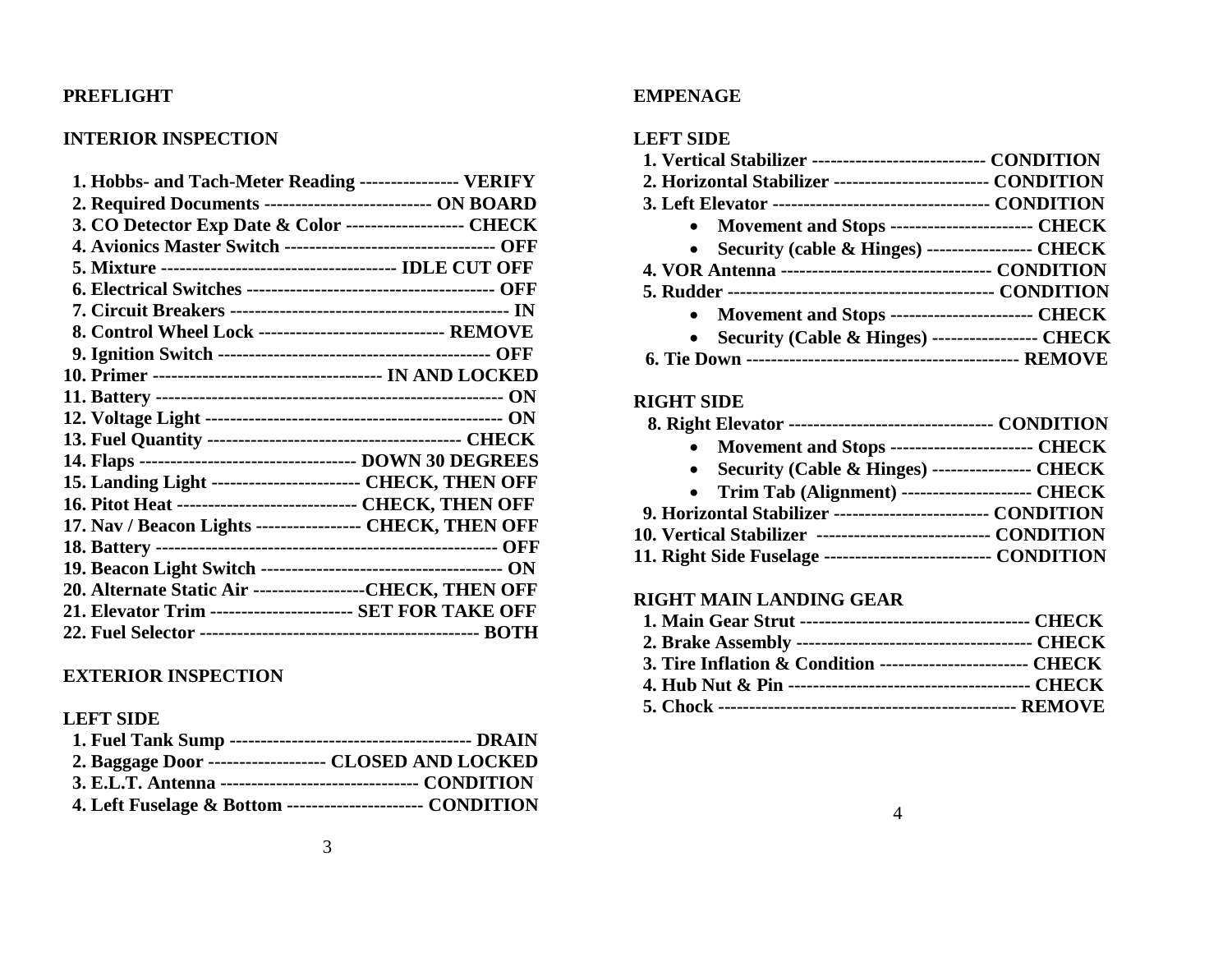## **RIGHT WING**

| 2. Flap ------------------------------ CONDITION & SECURE    |
|--------------------------------------------------------------|
| Tracks & Rollers --------------------- CONDITION             |
| <b>Control Rod ---------------------------------- SECURE</b> |
| 3. Aileron -------------------- CONDITION & MOVEMENT         |
| • Hinges & Control Rod --------------------- SECURE          |
|                                                              |
|                                                              |
| 6. Under Surface of Wing & Strut ------------ CONDITION      |
|                                                              |
| 8. Fuel Quantity --------------------------- CHECK VISUALLY  |
|                                                              |
| 10. Top of Wing and Antennas ------------------ CONDITION    |
|                                                              |

## **NOSE**

| 1. Windshield ------------------------ CONDITION & CLEAN         |
|------------------------------------------------------------------|
|                                                                  |
| 3. Radio Cooling Vent ---------------------------------- CLEAR   |
|                                                                  |
|                                                                  |
| 6. Fuel Strainer ---------------------PULL OUT 4 SECONDS         |
|                                                                  |
| 8. Spinner and Propeller -------------------------- CONDITION    |
| 9. Engine Cooling Air Inlets ---------------------------- CLEAR  |
|                                                                  |
| 11. Carburetor Air Filter ------------------------- CONDITION    |
| 12. Nose Gear Strut ---------------------------- EXTENSION 3"    |
| <b>Steering Rods ------------------------------- SECURE</b>      |
| Shimmy Dampener ------------------- CONDITION<br>$\bullet$       |
| 13. Tire -------------------------- INFLATION & CONDITION        |
|                                                                  |
|                                                                  |
| 16. Radio Cooling Vent ----------------------------------- CLEAR |
| 17. Cowling Fasteners ----------------------------------- SECURE |
|                                                                  |

| <b>LEFT WING</b>                                              |
|---------------------------------------------------------------|
| 1. Fuel Quantity -------------------------- CHECK VISUALLY    |
|                                                               |
| 3. Top of Wing and Antennas ------------------- CONDITION     |
|                                                               |
|                                                               |
|                                                               |
| 7. Stall Warning Horn Vent --------------------------- CLEAR  |
|                                                               |
| 9. Under Surface of Wing & Strut ------------- CONDITION      |
| 10. Wing Leading Edge ----------------------------- CONDITION |
|                                                               |
| 12. Aileron --------------------- CONDITION & MOVEMENT        |
| • Hinges and Control Rod ------------------- SECURE           |
| 13. Flap --------------------------------- CONDITION & SECURE |
| Tracks & Rollers ---------------------- CONDITION             |

**Control Rod ---------------------------------- SECURE**

# **LEFT MAIN LANDING GEAR**

| 3. Tire Inflation & Condition --------------------------- CHECK |
|-----------------------------------------------------------------|
|                                                                 |
|                                                                 |
| 6. Aircraft ------------------------ ROLL FORWARD 1 FOOT        |
|                                                                 |

6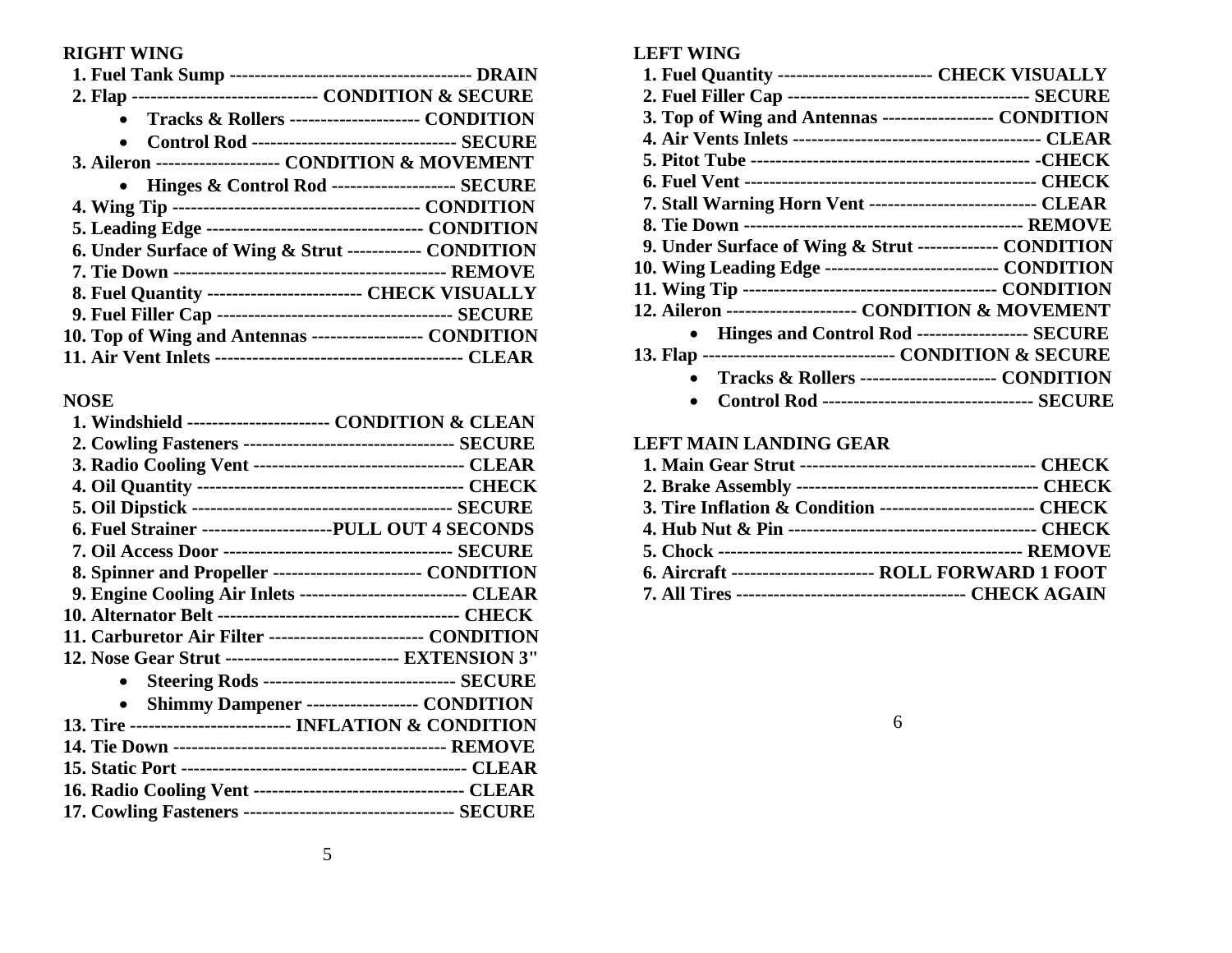#### **PASSENGER BRIEFING**

- **1. Use of Seat Belt & Shoulder Harness**
- **2. Operation of Fresh Air Vents**
- **3. Latching of Doors & Windows**
- **4. Location of Emergency Exits**
- **5. Location of Survival Equipment**

#### **BEFORE STARTING ENGINE**

| 1. Seat & Seat Belts --------------------- ADJUST & SECURE  |  |
|-------------------------------------------------------------|--|
| 2. Flight Controls ------------------------- FREE & CORRECT |  |
|                                                             |  |

#### **NORMAL START**

| 2. Throttle --------- PUMP ONCE, THEN OPEN 1/8 INCH                                                                                 |  |
|-------------------------------------------------------------------------------------------------------------------------------------|--|
|                                                                                                                                     |  |
|                                                                                                                                     |  |
|                                                                                                                                     |  |
|                                                                                                                                     |  |
|                                                                                                                                     |  |
| $\mathbf{r}$ and $\mathbf{r}$ and $\mathbf{r}$ and $\mathbf{r}$ and $\mathbf{r}$ and $\mathbf{r}$ and $\mathbf{r}$ and $\mathbf{r}$ |  |

**release when engine starts**

**If engine fails to start within 10 blades, stop cranking and allow starter to cool for 2 minutes.**

#### **HOT START ==================================**

| 2. Throttle ----------------------------- PUMP ONCE, OPEN 1" |  |
|--------------------------------------------------------------|--|
|                                                              |  |
|                                                              |  |
|                                                              |  |
|                                                              |  |
|                                                              |  |

| <b>9. Oil Pressure / Suction --------------------------------- CHECK</b> |  |
|--------------------------------------------------------------------------|--|
| 10. Ammeter / Voltage light --------------------- CHECK/OUT              |  |
|                                                                          |  |

# **AFTER ENGINE START**

| 4. Mixture ----------------------- LEAN 1" (above 3000 MSL) |
|-------------------------------------------------------------|
| 5. Radios ------------------------- ON / SET FREQUENCIES    |
| <b>6. ATIS/ASOS ---------------- WEATHER/RUNWAY INFO</b>    |

#### **TAXI**

| 1. Obtain Taxi Clearance or announce on CTAF                  |  |
|---------------------------------------------------------------|--|
|                                                               |  |
| 3. Control Surfaces ----------- (according wind) POSITION     |  |
| 4. Flight Instruments during taxi --------------------- CHECK |  |

#### **RUNUP**

| 3. Mixture --- above 3000'MSL LEAN FOR MAX POWER                |
|-----------------------------------------------------------------|
| 4. Suction / Engine Instruments ------------------------- CHECK |
|                                                                 |
| • Alternator OFF                                                |

- **Check ammeter discharge, Voltage Light ON**
- **Alternator ON**
- **Check ammeter charge, Voltage Light OUT**
- **6. Carburetor Heat --------------------------------------- CHECK**
- **7. Magnetos ------------------------------------------------ CHECK**
	- **check right first, 125 max drop / 50 max diff**
- **8. Throttle ---------------- IDLE CHECK, THEN 1000 RPM**
	- **smooth engine operation**
	- **idle RPM**
	- **oil pressure**
- **9. Mixture ---------------------- ENRICHEN 1 FULL TURN**
- **10. Flight Instruments ---------------------------------------- SET**
- **11. Nav Instruments ----------------------------- SET COURSE**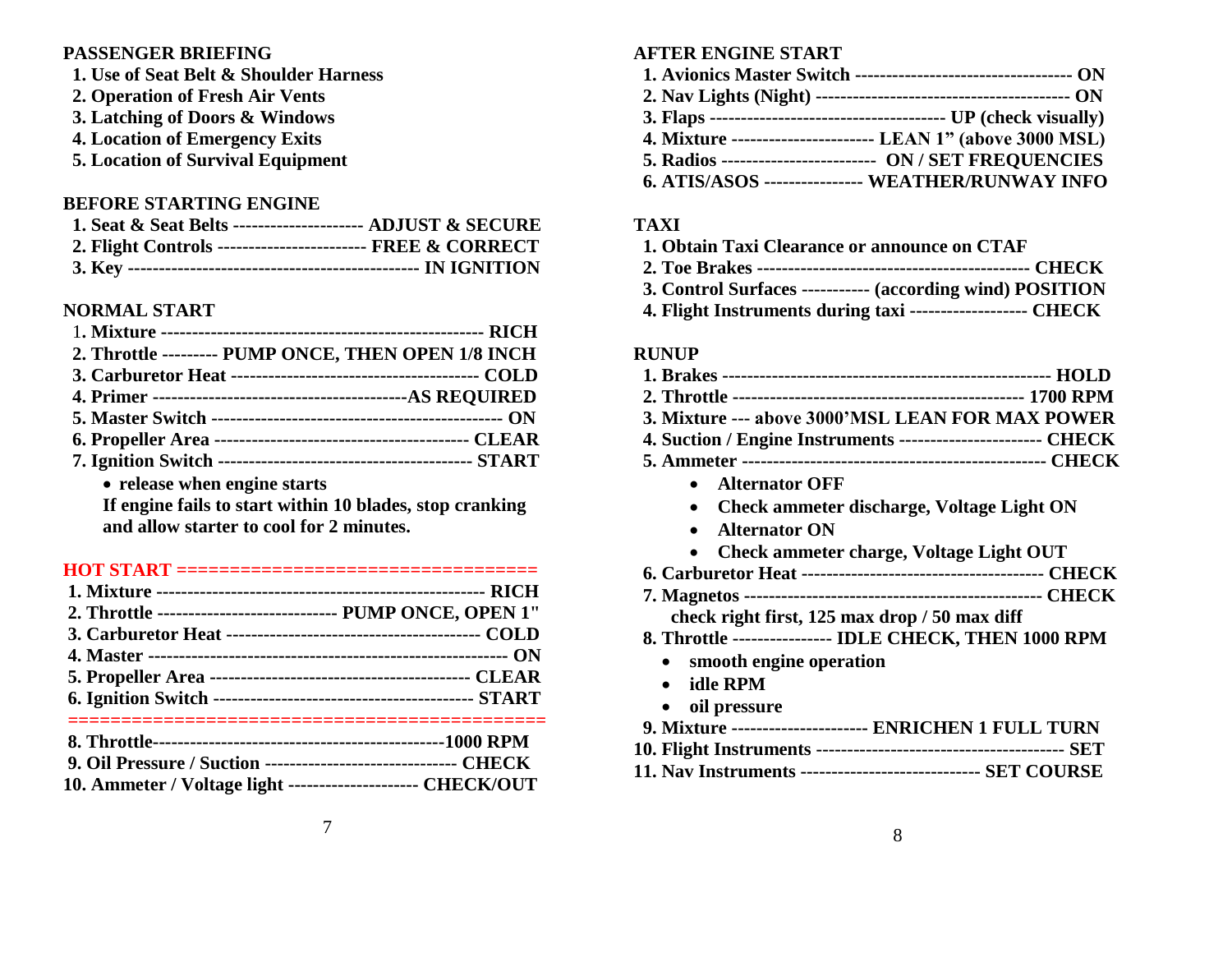| 12. Departure Procedure -------------------------------- REVIEW |  |
|-----------------------------------------------------------------|--|
| 13. Emergency Procedures ------------------------------ REVIEW  |  |
| 14. Doors & Windows ------------------ CLOSED & LOCKED          |  |

#### **BEFORE TAKE-OFF**

| 1. Obtain T/O clearance or announce on CTAF |  |
|---------------------------------------------|--|
|                                             |  |

## **NORMAL TAKE-OFF**

| 4. RPM 2300 / Oil pressure / Airspeed ------------- CHECK |  |
|-----------------------------------------------------------|--|
|                                                           |  |
|                                                           |  |

#### **SHORT FIELD TAKE-OFF**

| 5. RPM (2300) / Oil Pressure --------------------------- CHECK |                                                               |
|----------------------------------------------------------------|---------------------------------------------------------------|
|                                                                |                                                               |
| 7. Elevator Control -----------------SLIGHTLY TAIL LOW         |                                                               |
|                                                                |                                                               |
|                                                                | المطالب والمعامد المناطق المناطق المستحدث والمستحدث والمستحدث |

**until all obstacles are cleared then climb at Vy-70**

#### **SOFT FIELD TAKE-OFF**

- **9. When airborne level off immediately and accelerate using ground effect, climb at Vx-59 until obstacles are cleared then, climb at Vy-70**
- **10. Flaps --------------------- RETRACT INCREMENTALLY**

# **ENROUTE**

#### **CLIMB**

| 1. Normal Climb Speed ---------------------------------- 70KTS |  |
|----------------------------------------------------------------|--|
|                                                                |  |
| 3. RPM / Oil Pressure / Temp ------------------------- CHECK   |  |
|                                                                |  |
|                                                                |  |

#### **CRUISING**

| • not more than $75\%$ |  |  |
|------------------------|--|--|

- **2. Mixture ------------------------------ LEAN AS REQUIRED**
	- **WARNING: Improper leaning procedures will greatly reduce endurance.**

#### **DESCENT**

| 2. Mixture ---------------------------------- RICH AS REQUIRED |  |
|----------------------------------------------------------------|--|
| 3. Carburetor Heat ------------------------------ AS REQUIRED  |  |
|                                                                |  |

#### **LANDING**

#### **BEFORE LANDING**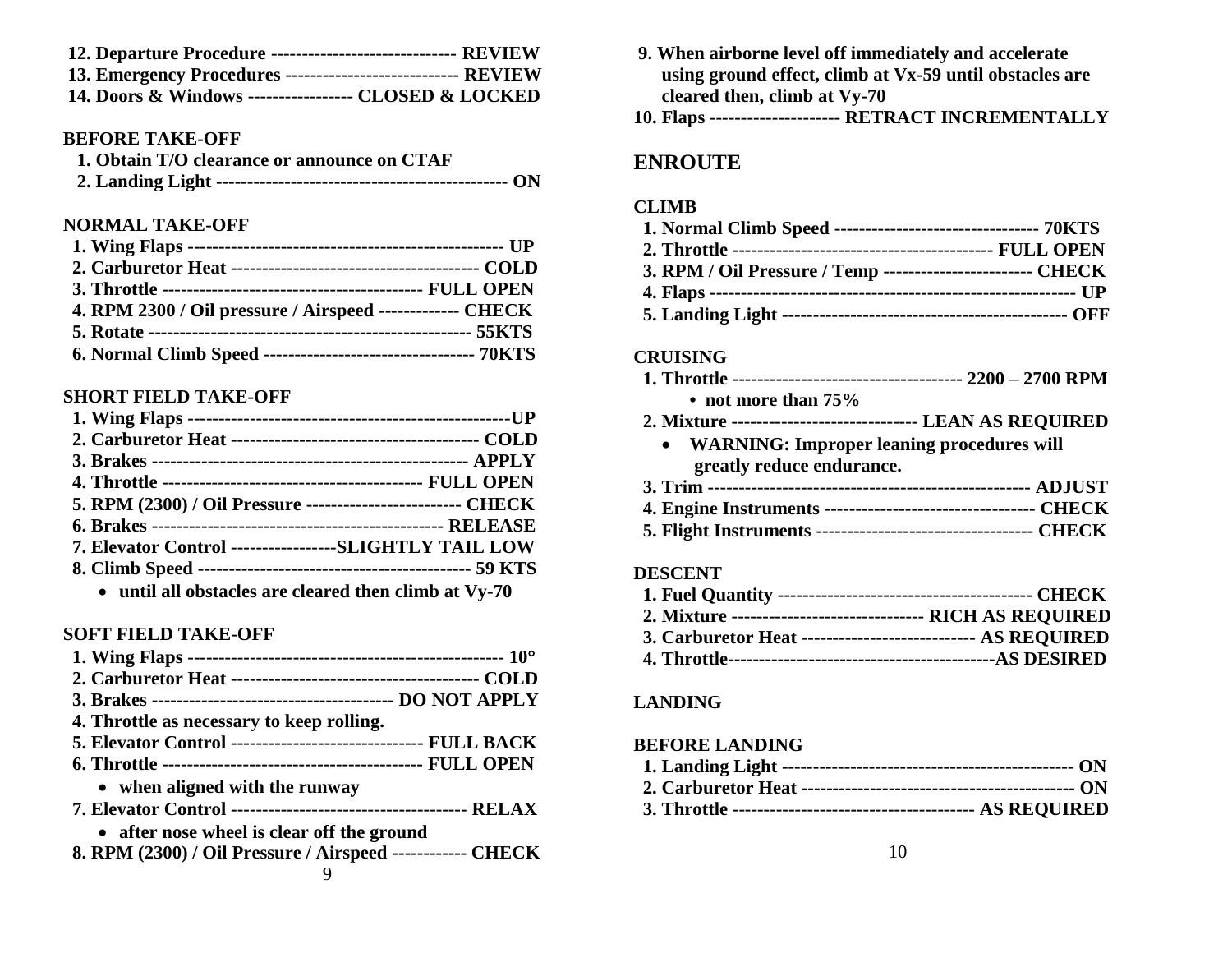| <b>4. Mixture ----------------------------- RICH AS NECESSARY</b> |  |
|-------------------------------------------------------------------|--|
|                                                                   |  |
| 6. Seat Belt and Harness -------------------------------- FASTEN  |  |

#### **NORMAL LANDING**

|                                                         | ------- 55KTS flaps down |
|---------------------------------------------------------|--------------------------|
| 2. Touchdown ------------------------ MAIN WHEELS FIRST |                          |
| 3. Landing Roll --------LOWER NOSE WHEEL GENTLY         |                          |
| 4. Braking --------------------------- MINIMUM REQUIRED |                          |

#### **GO–AROUND**

| 4. Establish Climb Attitude-------------------- Vx-60 or Vy-70 |
|----------------------------------------------------------------|
| 5. Flaps ------------------------RETRACT INCREMENTLLY          |

#### **TOUCH-AND-GO PROCEDURE**

| 5. Normal Climb Speed --------------------------------- 70 KTS |  |
|----------------------------------------------------------------|--|

#### **SHORT FIELD LANDING**

|                                                         | ------- 55 KTS flaps up |
|---------------------------------------------------------|-------------------------|
|                                                         |                         |
| 3. Touchdown ------------------------ MAIN WHEELS FIRST |                         |
|                                                         |                         |
|                                                         |                         |

#### **SOFT FIELD LANDING**

- **1. Airspeed ------------------------------------------ 60K flaps up --------- 55K flaps down 2. Throttle -------------------------------------- AS REQUIRED touch on main wheels first as soft as possible 3. Landing Roll ------- LOWER NOSE WHEEL GENTLY as late as possible 4. Elevator Control ------- (speed permitting) FULL BACK 5. Brakes --------------------------------------- DO NOT APPLY**
- **6. Flaps ------------------------------------ DO NOT RETRACT 7. Throttle ------------------------------------- AS NECESSARY**
	- **to keep rolling until clear of runway**

#### **AFTER LANDING**

| 4. Obtain taxi clearance or announce on CTAF |  |
|----------------------------------------------|--|

#### **POST FLIGHT**

#### **SHUT DOWN**

| <b>1. Avionics Master Switch --------------------------------- OFF</b> |  |
|------------------------------------------------------------------------|--|
|                                                                        |  |
|                                                                        |  |
| 4. Magneto Grounding ---------------------------------- CHECK          |  |
|                                                                        |  |
|                                                                        |  |
|                                                                        |  |
| 8. Ignition Switch ------------------ OFF & KEY REMOVED                |  |
|                                                                        |  |
|                                                                        |  |
|                                                                        |  |